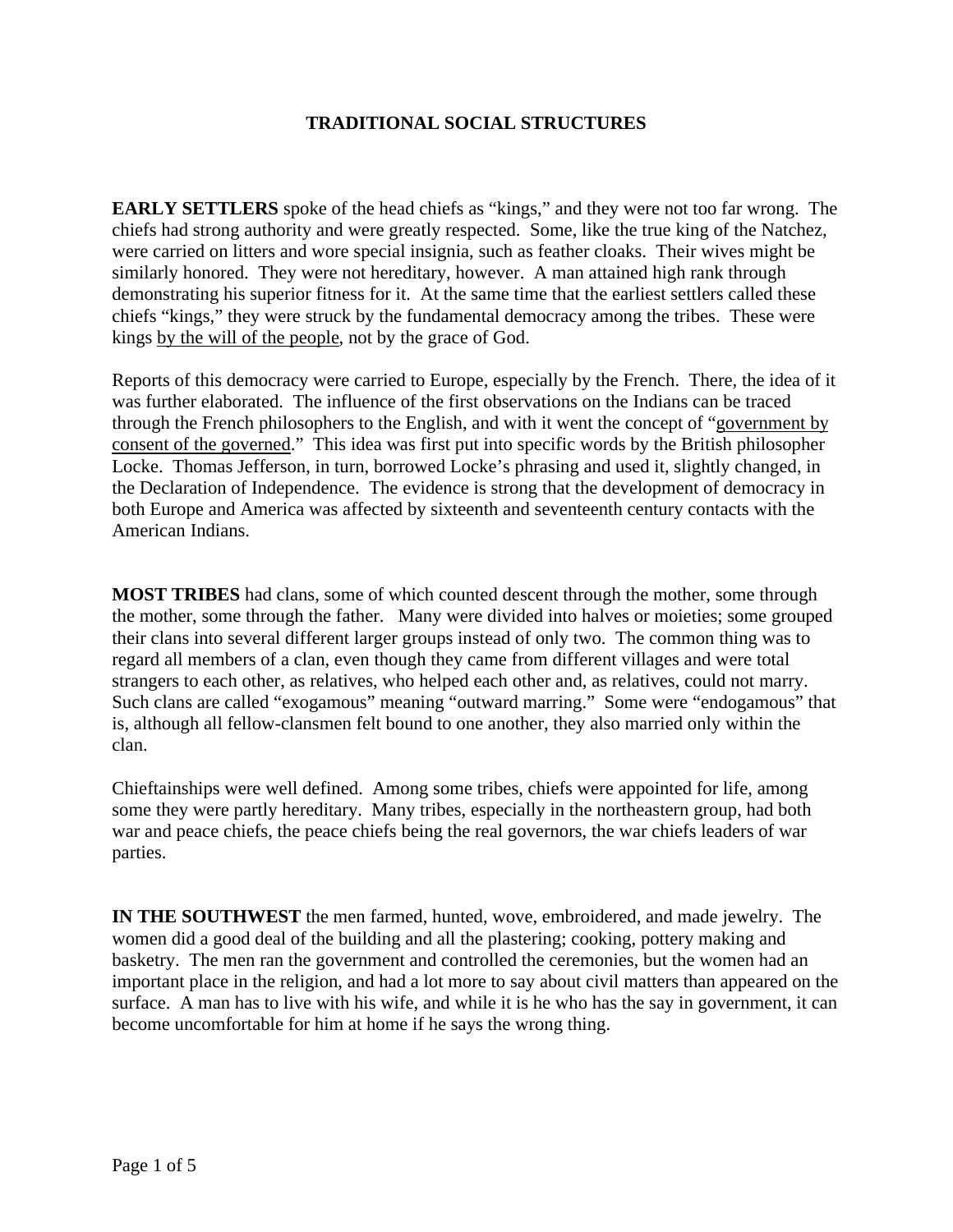Every tribe had its own custom for tracing descent. The western Pueblos traced it through the women, using a very strong clan system. Everything went by the clans, or by certain lineages within the clans. The fields were clan property, subdivided into family property belonging to the female head of the house. Rituals, ceremonial properties such as masks, priesthoods, the chieftainships of the villages, went by clans.

In the Hopi tradition, a given chieftainship belongs to the main lineage of a particular clan. The head of that clan is the "clan mother." The elder lady has no formal authority, but when she speaks, everyone listens. Someone descended from her will inherit that particular chieftainship, and with it the ceremonial properties that belong to it. That man will marry a woman of another clan, to which his children will belong. One of his nephews or great-nephews, his sister's or his niece's child, will succeed him.

The father is a guest in his wife's mother's house. He tends to his sons' education, plays with them, helps them along, but they are not members of his clan. It is the chief member of their clan, their mother's brother, who will discipline them, while their father will discipline his nephew. As a result, among the Hopis a lot of Freudian theory is useless; the situations Freud described just don't exist.

The majority of Indian tribes permitted two or more wives; most Indians took only one. The peoples of the Pueblos are monogamous, much like that of modern Americans; a man might marry only one woman at a time, but divorce and remarriage were not too difficult.

**AMONG THE PLAINS TRIBES,** organization was loose and democratic. At special times, as during a hunt, the police imposed rigid discipline; at other times, public opinion was the main force. Chiefs were respected, they were advisers, but they did not give orders. If two men started a fight, chiefs might come between them carrying sacred pipes and urge them to stop, but no force was used. Among the Cheyennes, who had a complex system of law, murder was taken very gravely. It damaged the whole tribe. It profaned the Sacred Arrows, their holiest possession and the center of their sacred power. The murderer came before the council of chiefs, and might be exiled for as long as ten years.

Among the Crow, murder was a private matter between the killer's clan and victim's. The police came into the picture, not to make an arrest or to try to punish, but to try to persuade the killer and his people to make an adequate payment to the bereaved, so as to avoid the starting of a harmful feud.

The power of public opinion was great. The Blackfoot had a system of mockery that could make life intolerable for a man, and drive him out alone on a quest for death or war honors with which to redeem himself. In some tribes, it was a particular relative's duty to rebuke a man who had behaved badly. The rebuke was given publicly, and the shame felt was an intense punishment.

Behavior between relatives was exactly defined in most tribes. There were those with whom one was expected to joke and roughhouse (who might be the same ones whose duty included the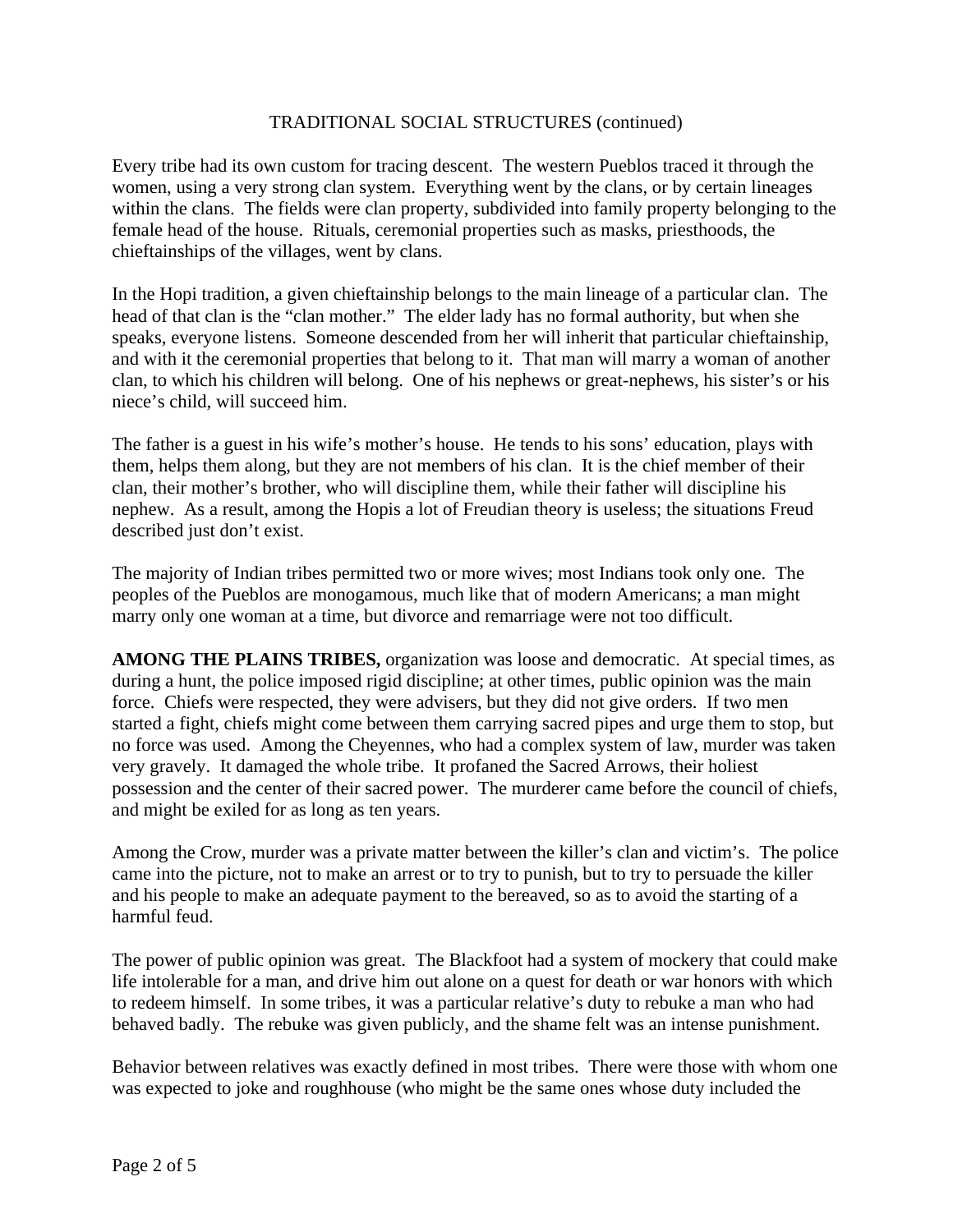rebuke), and those with whom one dealt always in terms of great respect. Some tribes maintained a beautiful relationship between brothers and sisters. Brothers felt great responsibility for sisters; sisters, in turn did their brothers many favors such as making especially fine moccasins for them. When they grew up, an extreme form of the respect relationship was required, under which they could barely speak to each other. This did not mean coldness; it showed the lofty and strong nature of their feeling for each other. Mutual service and help continued through life, and the affections also continued very strongly.

In the Plains and other tribes "societies" were formed. Some tribes had both men's and women's societies, others only men's. They might be purely religious, like the Crow Tobacco Society, which planted the sacred tobacco and held rituals connected with the plant for the good of the whole camp, or primarily military with religious elements, like the Dog Societies of the Mandans and a number of other northern tribes. These societies often performed the police functions described and were also pledged to extreme heroism in war.

As in most tribes, intangibles such as honors, membership in a society, and status, were far more valuable than usable possessions. Anyone who amounted to anything practiced open-handed generosity in a conspicuous manner. Chiefs often reduced themselves close to poverty helping the poor. What we think of as property was lightly held. But powerful songs, sacred bundles, the knowledge of how to conduct a particular rite, were valuable. Even when someone's own father or mother possessed the knowledge and the articles that went with it, they had to be paid horses, robes, and other goods before they would turn them over.

**IN THE NORTHWEST, B.C., AND ALASKA,** social organization and religion were closely interwoven. Each village was an independent unit, and might make war upon other villages of the same speech and customs or might be loosely allied with some of them. Villages were grouped around a core of relatives. In the north, where there were clans, descent was traced through the mother. In the south, many groups counted descent as the dominant society does, through both father and mother, with emphasis on the father's line. Inheritance, which was of vital importance, went the same way. Where the clan system existed, the village was organized around a clan. Some had moieties, usually Eagle and Raven or Raven and Wolf. Common clan names were Eagle, Raven, Wolf, and Blackfish (killer whale and black whale).

In the north the important thing was that, within the group, however organized, there were lines of descent, or lineages, of a straight line to a supernatural animal such as Raven, Eagle, or Bear, or to a human who had had a special experience with a supernatural being and from it received special powers and rights.

The individual's ancestry, and certain other experiences including unusual achievements, gave him the right to certain insignia, or "crests," such as are carved on the totem or longhouse poles. From the accumulation of these things, and also by certain methods of purchase (as in other tribes), came such possessions as the right to dance certain dances, sing certain songs, perform certain rituals, the right to hunt whales, and the "ownership" of salmon-catching areas. In the south, the hereditary principle weakened, and purchase became important.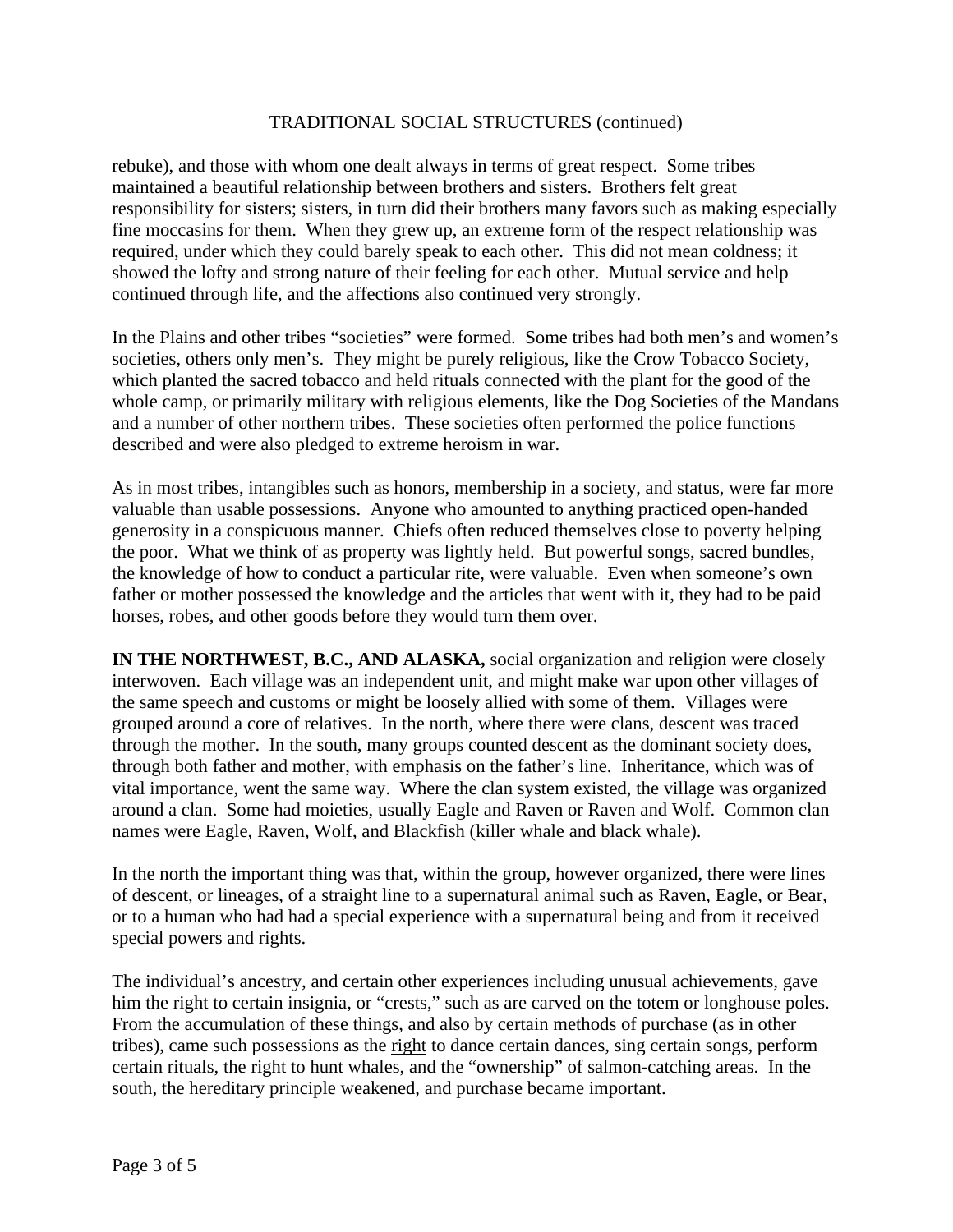Out of the variety of crests, rights, and prerogatives developed a detailed system of grading; from chiefs; who had a great deal, down through the nobility to the common people, the poorest of whom had no honors or special rights at all. Below them were the slaves. What the individual, commoner, noble or chief owned was not purely his own. It was also property of the group as a whole, giving them all status as compared with other groups; working to their benefit. Thus when a chief was called upon to give a great feast to the chiefs and nobles of another group, everybody gladly pitched in to help and contribute, and in the long run, the chief paid everyone back. In this manner, even common persons had a means of accumulating wealth or position through their own efforts.

**WHEN INDIGENOUS PEOPLES** are overwhelmed by a totally alien culture, they have three choices. One is nativism; to reject the dominant culture altogether and make a special effort to preserve all old ways in purity. This seldom, if ever, works. For Native Americans, the colonists pressed too remorselessly; also they offered too much that was useful and attractive.

The second choice is complete acceptance of the new culture; entirely abandoning the old one. This, also, seldom works. There are exceptions, but as a rule the native who has cut himself off from all of his own tradition is an incomplete and uneasy person. There is too much learned in infancy, the warmth of certain types of family relationships, the satisfaction of certain ways, a mode of thinking of one's self, a set of values, that nothing can satisfactorily replace. Given a proud tradition, a sense of the goodness of belonging to a certain race and having the history a given tribe has, a profound desire to continue to be members of that tribe and to keep it in being, is in almost every Indian person. Accepting this, it can be easily understood how tribes remain Indian after four hundred years (plus) of contact with the white man, and after having been moved, sometimes hundreds of miles from their original homes.

The third choice, and the most hopeful one, is making a new adaptation; taking what is good of the dominant culture and blending it with the tribal culture. In great degree, this is what most Indians have been doing. It is hard, not only because the white man habitually pushes the physical and sovereign boundaries of tribes, but also because the dominant society holds the conviction that no people can become progressive unless they become exactly like them.

**A SIGNIFICANT FACTOR** underlying every tribal society is the reliance on the group, the family, the clan. Those structures were well understood by all members of the tribe without many formal procedures.

A well known characteristic of Indian people that contributes to tribal and general Indian cohesiveness is the ability to laugh; playfully making fun of themselves, others and situations. People very familiar with tribes will tell about it's people's extraordinary sense of humor and their love of laughter.